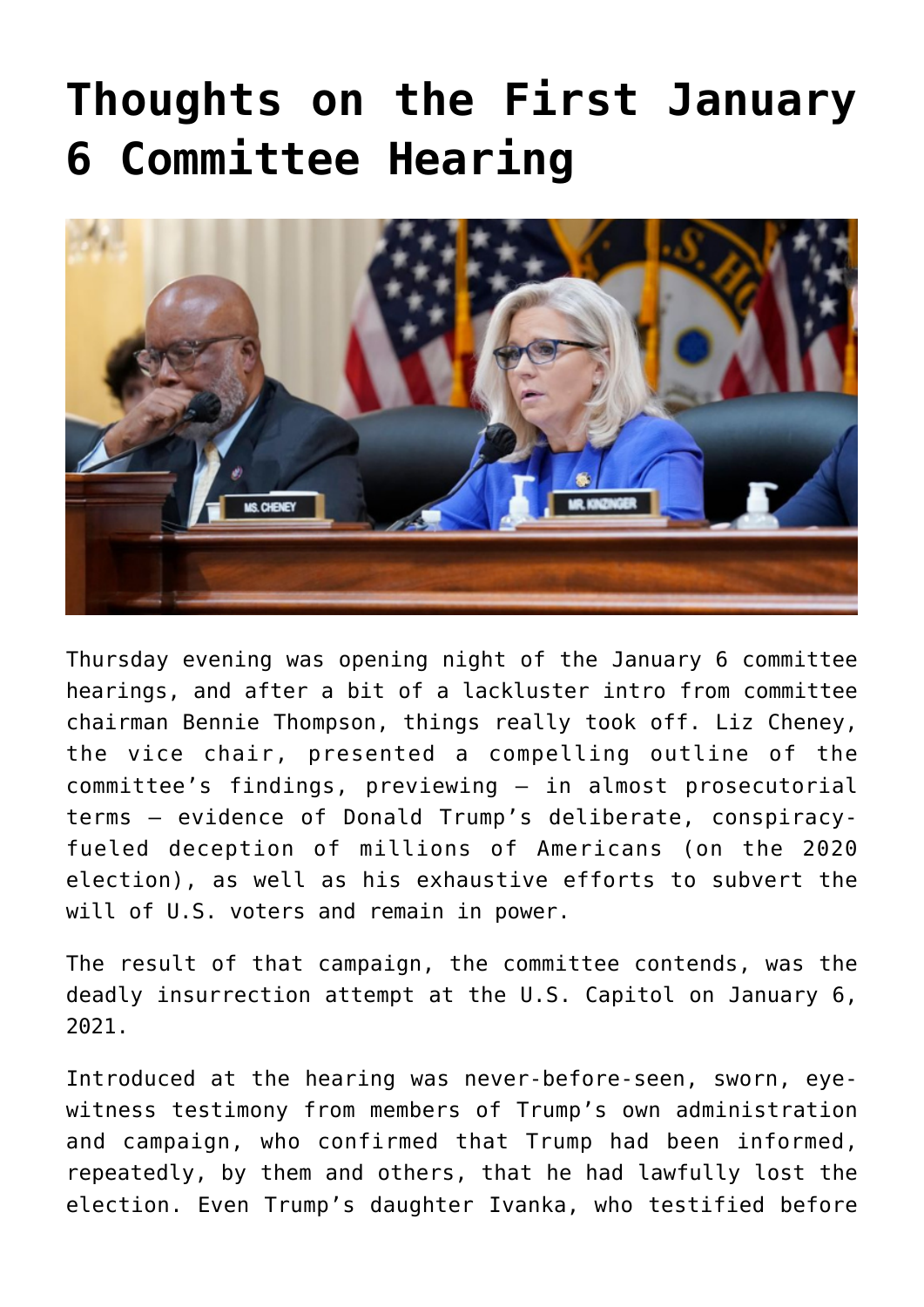the committee, was convinced.

Yet the then president pressured the Justice Department to backup his "rigged election" narrative, instructing officials to "Just say the election was corrupt and leave the rest to me and the Republican congressmen." Senior officials who said no to the president were soon replaced.

When Trump's dozens of legal challenges failed, along with his attempts to strong-arm state election officials into withholding their vote certifications, the president moved onto Mike Pence, pressuring his loyal vice president to illegally and unconstitutionally stop the finalization of the election.

Pence actually came across very well in the hearing, presented as not only sticking to his oath in accordance with the Constitution, but also in assuming command of the army national guard, and calling them to the Capitol, because Trump refused to (along with any other law enforcement entity).

According to Cheney, when Trump was made aware that rioters had set up gallows and were chanting "Hang Mike Pence," the president responded with, "Maybe our supporters have the right idea. Mike Pence deserves it."

I look forward to hearing more about what was said in the Oval Office during the hours when Trump was apparently doing nothing to stop the riot, as well as the details on members of Trump's Cabinet discussing the possibly of invoking the 25th Amendment to replace him. I'd also love to find out more about the multiple Republican members of Congress who, according to the committee, asked Trump for presidential pardons (in the days following January 6) for their roles in attempting to overturn the 2020 election.

The committee also presented a good amount of graphic video from that day's mayhem, including previously unseen footage, and coordination among paramilitary groups including the Proud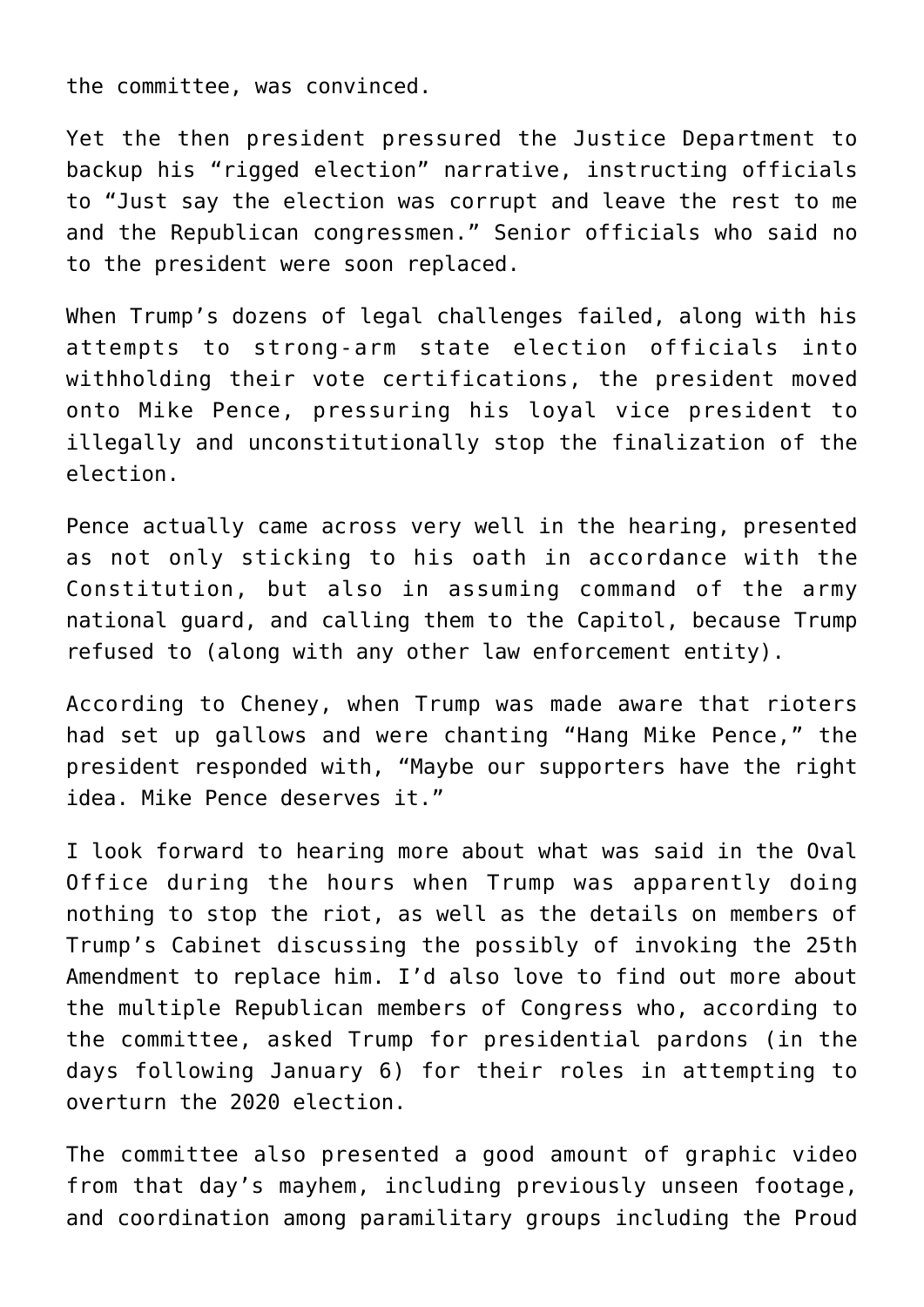Boys.

Contrary to skeptics' assertions that nothing "new" would come out of the hearings, we actually learned, as described above, a fair amount. And this was just the first night.

Were there chinks in the committee's armor? Sure. Bennie Thompson evoking racism in his long-winded opening didn't do anyone any favors. And there's of course the criticism, which I think is fair, that the hearings don't need to be broadcast in prime-time; doing so, and using a cinematic production professional, gives fuel to the critics who've been casting the event as nothing more than a performative, partisan exercise.

It should be noted that many of these same critics, including a large number of Fox News commentators and Republican politicians, have also been quick to point out the partylopsidedness of the committee… while simultaneously refusing to acknowledge (and hoping people have forgotten) *why* it's that way.

To refresh people's memories, congressional Republicans killed the original 50/50-balanced committee that they themselves had asked and successfully negotiated for. The "select committee"  $-$  the more partisan one  $-$  was plan B.

"I wish that we had had the bipartisan commission that unfortunately, the Republicans in the House and then the Republicans in the Senate killed, and I think that's a really important point," Liz Cheney said in an interview earlier in the week. "But once that bipartisan commission had been rejected by my party, by the Republicans, the question became, are you going to investigate, or are you simply going to say, you know, 'too bad, we're gonna throw our hands up and walk away?' And I don't think that there's any way that we could have said we're gonna throw our hands up and walk away."

I too wish the bipartisan commission had become a reality, but